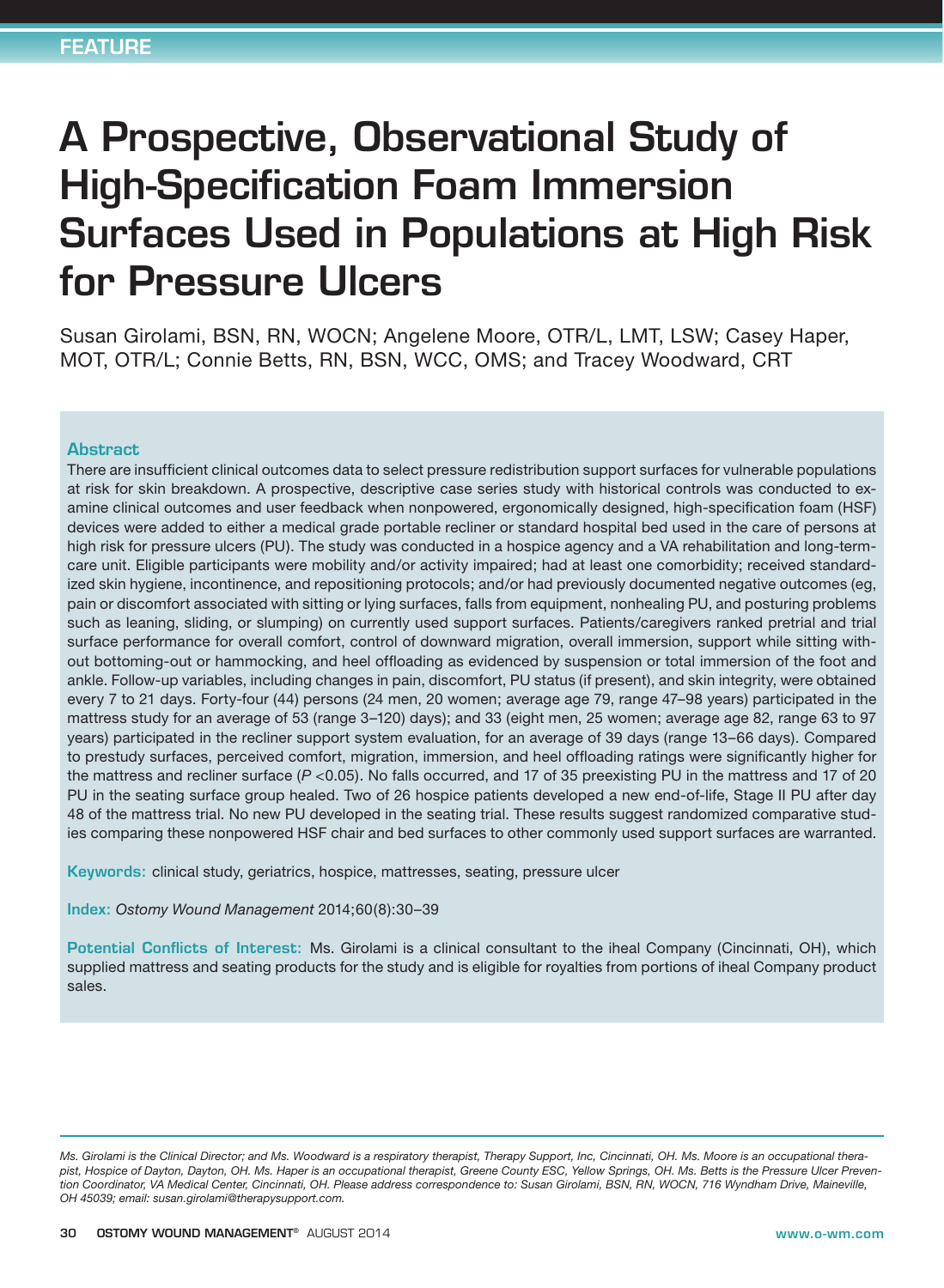The Association for the Advancement of Wound Care's *Guideline of Pressure Ulcer Guidelines<sup>1</sup>* validates that pressure ulcer (PU) vulnerability is associated with decreased mobility and activity, altered nutrition, impaired sensory perception, aging, and declining general health status related to numerous comorbidities that impair tissue metabolism and create posture alterations. Additionally, the Guideline recommendations include the use of support surfaces on the bed and chair when individuals exhibit risk factors that may impair tissue tolerance, induce sustained tissue loads, and/or create excessive tissue stress and load. The Association for the Advancement of Wound Care Guideline Task Force reviewed 12 PU guidelines to establish 368 PU recommendations with strength of evidence ratings based on best available evidence and a content validity index based on a content-validation survey completed by multidisciplinary clinicians. A search of the literature<sup>2</sup> failed to provide any strong evidence on support surface material, structure, or style as it relates to patient comfort, safety, and PU treatment and prevention. Subsequently, studies such as Gefen et al's<sup>3</sup> literature review on the development, detection, and prevention of deep tissue injury (DTI) can alert clinicians that such injury can precede and exceed visual skin changes, reinforcing the importance of early onset pressure redistribution. Gefen's<sup>4</sup> bioengineering perspective of underlying biological, physical, biomechanical, and biochemical mechanisms seen in DTI further clarifies tissue injury sequela that occurs relative to stress load. Using animal experiments to predict DTI, Linder-Ganz et al5 established pressure- and shear-related tissue injury is associated with internal strains and stresses in muscle, fat, and vascular structures subsequent to deformation created by external forces overlying skeletal prominences. In another study<sup>6</sup> using magnetic resonance imaging, a dimensional buttock model, and comparative pressures over the ischial tuberosity of six healthy and six paraplegic seated individuals, gluteal strains were measured to reflect not only more intense tissue load with sitting versus lying position, but also more intense tissue load in the paraplegic individual than in healthy persons. An overview of the literature on spine ergonomics by Pope et al<sup>7</sup> reveals musculoskeletal injuries and soft tissue stress and deformation occur in healthy persons subjected to fixed postures and prolonged sitting related to static loading, muscle fatigue, and accumulation of metabolites. Naqvi et al's<sup>8</sup> prospective study on chair types and seating comfort among 18 individuals >64 years of age yielding 170 observations, Horton et al's<sup>9</sup> prospective study of 30 healthy male participants demonstrating the craniocervical angle is optimized when seat back angle is 100˚ and a lumbar support is employed, and Batchelor et al's<sup>10</sup> prospective evaluation of hemiplegic patients in 25 hospitals in the UK identifying that seat shape and back contour are critical to comfort and support demonstrate balanced upright posture, centered torso, spinal alignment, and back and lower extremity positioning are ergonomic principles

### Ostomy Wound Management 2014;60(8):30–39

#### Key Points

- There is no strong evidence on support surface material, structure, or style as it relates to patient comfort, safety, and pressure ulcer treatment and prevention.
- The author prospectively evaluated the use of nonpowered, high-specification foam (HSF) chair (n = 33 patients) and bed ( $n = 44$  patients) surfaces.
- Patients/caregivers rated the HSF products higher than previously used surfaces for all variables evaluated, no falls occurred, and the majority of preexisting pressure ulcers healed.
- The study outcomes in this vulnerable population are encouraging, and controlled clinical studies to determine the efficacy of these surfaces are warranted.

important to comfort, reduction of static load, and musculoskeletal health when seated.

Science supports the theory tissue load and stress can be decreased through ergonomic positioning and pressure redistribution surfaces. Although experts agree support surfaces are a critical component of any PU prevention plan of care for control of external forces, tissue stress, and skeletal strain, evidence is scant regarding individual clinical outcomes among the myriad of support surfaces. Black et al<sup>11</sup> identify multiple pressure redistribution support surface (PRSS) research opportunities in the AAWC PU guideline analysis of content validity and strength of evidence relevant to function and effectiveness of support surfaces, offloading equipment recommendations, effective seating systems and cushions, use of effective PRSS for treatment of multiple wounds and greater than Stage II wounds, and use of static support surfaces in PU treatment that prevent bottoming-out. In five separate systematic reviews and meta-analyses,<sup>12-16</sup> at least one systematic review revealed evidence supporting implementation of high-specification foam (HSF) for preventing and treating PU and some limited evidence for similar effects of air-fluidized beds, but little discussion of differences between various types of PRSS on either beds or chairs. However, a randomized, controlled study<sup>16</sup> comparing HSF and standard mattresses demonstrated HSF designs are more effective than standard foam in pressure redistribution; additionally, these high-specification mattresses offered a more economical choice than air products for PU healing and prevention.

#### Purpose

To obtain outcomes data regarding patient comfort, sliding and immersion perceptions, fall incidence, skin integrity, and PU healing when adding new HSF support surfaces to standardized PU prevention and treatment regimens for vulnerable, debilitated individuals, a prospective descriptive case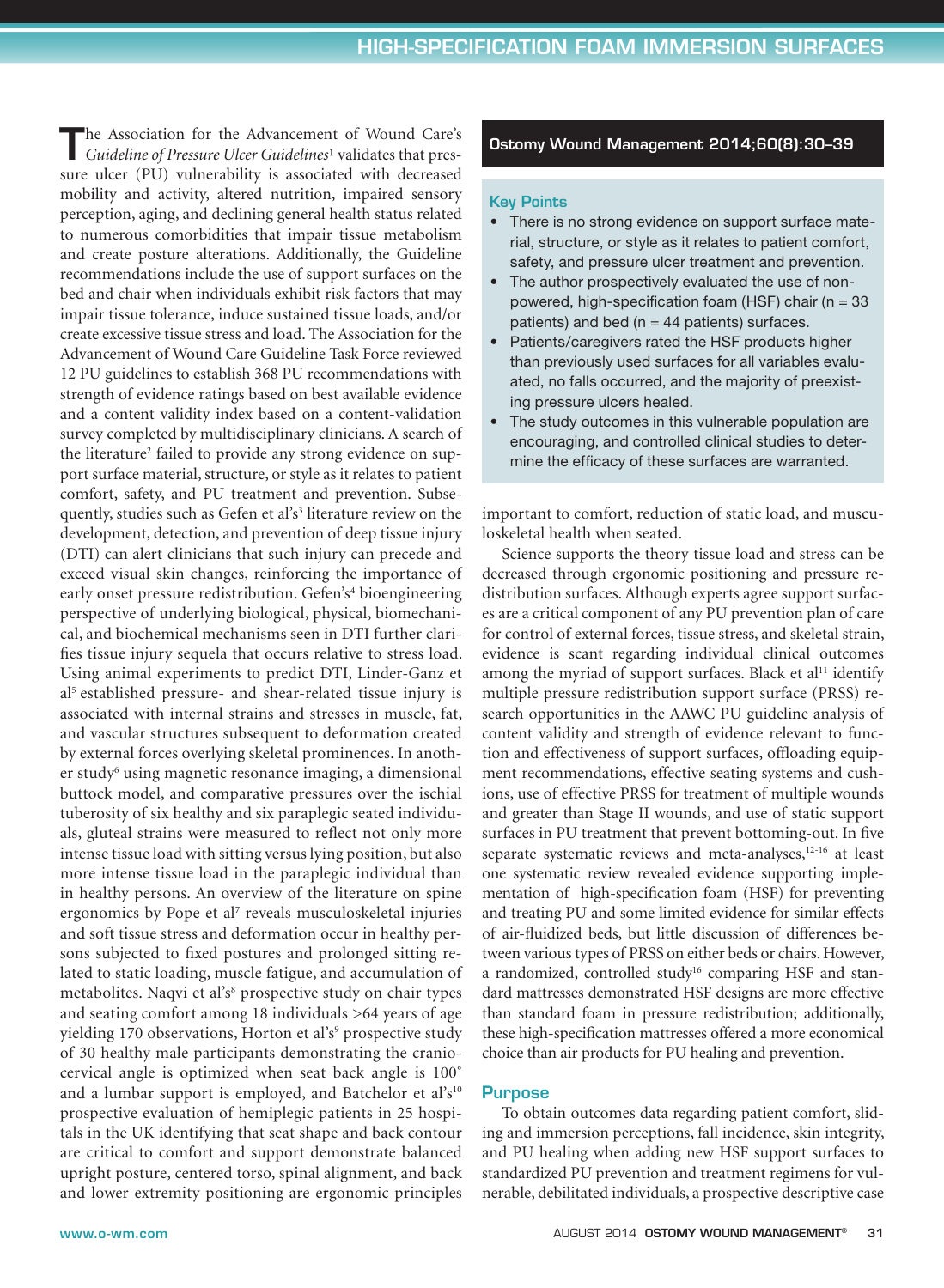series study with historical controls was conducted. In light of the lack of definitive detailed manufacturing standards for any PRSS surface category and inconsistent testing specifications for PRSS efficacy, clinical outcome data may provide useful information to clinicians faced with selecting offloading equipment for highly vulnerable patients at risk of PU development.

This study included two new HSF devices with strategically designed foam segments and select indentation force deflection engineered to optimize body alignment, contact area, and pressure redistribution; both were in premarket status. One product is a mattress sized to accommodate a standard hospital bed frame; it measures 82 inches length (L) x 36 inches width (W) x 6 inches height (H) and features variable back, pelvic, and lower extremity immersion surfaces, a defined outer edge, sloped heel zone, and bidirectional stretch cover. The other device is a seating support surface sized to fit a standard medical grade portable recliner inclusive of back, seat, arms, and footrest. The portable recliner support surface has side attachments that overhang both chair arms, a contoured back (20-inch L x 19-inch W x 1- to 2-inch variable depth), a seat cushion (19-inch W x 20-inch L x 3-inch H) with attached sloped lower extremity support (15-inch L x 19-inch W x 2- to 3-inch H), and a bidirectional stretch cover.

#### **Methods**

**Ethical considerations.** A proposal for the study of a premarket HSF mattress that accommodates a standard hospital-sized bed frame and a premarket HSF support surface that fits a standard medical grade portable recliner was approved by the Ethics Committee of a large nonprofit hospice agency. This Ethics Committee approval also was provided to the VA rehabilitation unit that participated in the study. All study participants and/or their caregivers were informed regarding their rights of participation and provided signed consent.

**Study participants: settings and protocols.** Both the hospice and rehabilitation agencies had PU prevention and treatment protocols that included individualized repositioning schedules, support surfaces, skin hygiene, incontinence barriers, routine skin inspections, and weekly measurements of any existing wounds. End-of-life hospice programs endorse palliative care goals that do not include nutritional programs, rehabilitation, or aggressive wound care; thus, the majority of study participants were on supportive care only. The patients from rehabilitation units received nutritional programs, disease management, and physical therapy programs to optimize their health status.

The hospice agency already used a HSF mattress as the primary support surface on both inpatient and outpatient beds prestudy but had occasional product performance concerns. With no reliable support surface for individuals confined to portable recliner seating, the facility was interested in an alternative PRSS that had potential for improving comfort, migration, and PU incidence in their vulnerable patient population. The VA rehabilitation unit was seeking alternative foam mattresses for their inpatient skilled care facility that provided safe, reliable pressure redistribution, and as such included the trial mattress and chair cushion in their evaluation process.

**Procedure.** Study participants were requested to participate for a 30-day evaluation period unless a request for termination was made or a change in participant condition resulted in discharge or death. Participants could remain in the study from the time of inclusion through the end of the study period if they voiced interest in continuing to provide feedback to the investigators. Inclusion in the study outcome reporting required a minimum of 3 days on the trial product. Individuals were selected to participate over a 6-month period from April 1, 2012 through September 1, 2012. The study was concluded in the seventh month.

**Inclusion criteria.** Inclusion criteria required impaired activity/mobility status as determined by the need for assistance with ambulation or position changes; a minimum of one comorbidity; and care regimens employing standardized skin hygiene, incontinence, and repositioning protocols. Individuals were identified for participation in the study by their individual nurse managers based on risk for PU development related to impaired mobility/activity and/or clinician observed negative outcomes on existing PRSS such as pain or discomfort associated with sitting or lying surfaces, falls from equipment, nonhealing PU, and posture problems such as leaning, sliding, or slumping; these observations were verbally communicated by nurse managers but not all were part of the patient record. Study participants and/or their caregivers were informed of the study by the nurse manager and enrolled after inclusion criteria were satisfied, all questions were answered, and signed consent was obtained. Patients residing in a facility setting were seen daily by a nurse manager; patients residing at home were seen at least weekly by a nurse manager to ensure continuing PRSS satisfaction.

**Survey tool.** The survey tool, developed for this study and not validated, contained a demographic record, a note section to record preexisting conditions including pain and wound details, and a series of open-ended questions asked at each visit regarding comfort ranking, migration ranking, immersion ranking, heel offloading ranking, new pain or PU descriptions, transfer problems or fall occurrence, status of existing pain, and PU status since last visit. Integumentary status was noted as *intact* (absence of open wounds, color or texture changes, or pain over bony prominences) or *altered*  (presence of an open wound, color or texture change, or pain over bony prominence, detailed in the patient record regarding appearance, size, and stage) on all patients at the initial investigator interview and at each subsequent interview during the trial period.

Study investigators recorded feedback after verbal prompting on each question category and obtained the following information on the initial patient visit: participant's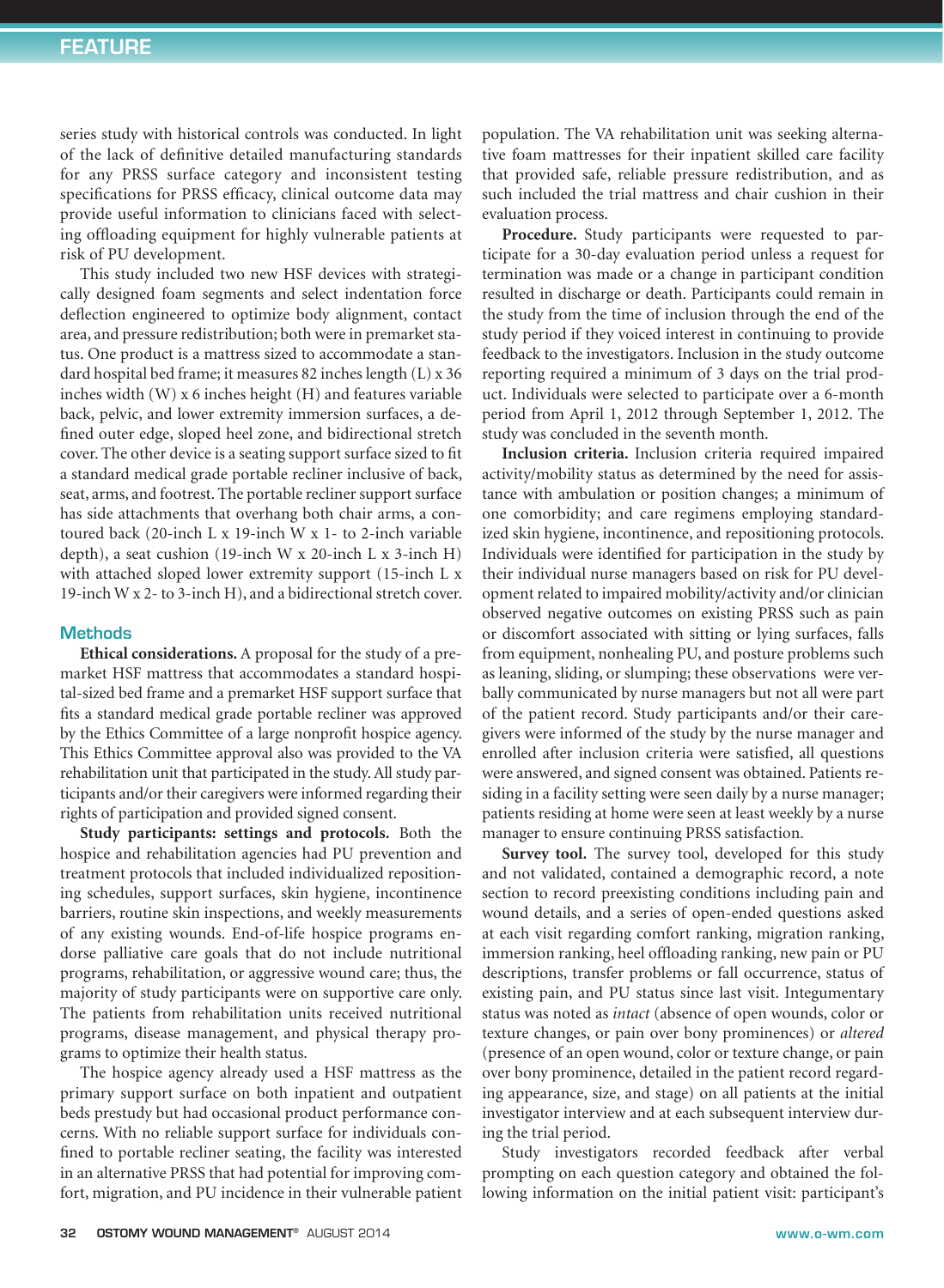age, gender, preexisting conditions, height, weight, current integumentary status, prestudy equipment used, fall history associated with prestudy equipment, presence of pain associated with prestudy equipment, and perceptions of previous PRSS regarding comfort, migration, immersion, and heel offloading. The patient and/or caregiver ranked perceptions of comfort when positioned on equipment, control of migration downward when positioned on equipment, immersion of their body into the equipment surface without hammocking or bottoming-out, and heel offloading through either suspension or immersion of foot and ankle contours using three categories: good/well (coded as 3), fair/average (coded as 2), and poor/substandard (coded as 1). Patient rankings were logged when participants could provide reliable feedback; if patients were unsure of how to rank certain factors or if they were unable to provide feedback, the caregiver was asked to perform the ranking.

Patients who entered the study with preexisting PU or developed a PU during the course of the study had their ulcer stage and location noted on the survey tool; wound progress also was documented on the survey tool on each subsequent interview, recording the ulcer condition as *worse*, *improved*, or *unchanged* using data from the patient record as reported by the nurse manager or direct caregiver. The nurse assigned to each patient documented wound measurement and wound surface description. PU improvement included reduction of slough, necrosis, or ulcer length/width/depth (size); unchanged status included ulcers that remained the same in appearance and size; and worsened ulcer status included increased nonviable tissue or size. Wounds that completely closed through reepithelialization during the trial were recorded as healed. New and existing pressure injuries were staged using the National Pressure Ulcer Advisory Panel (NPUAP) staging criteria<sup>1</sup>; DTI was evidenced by purpuric skin changes or a blood-filled blister; Stage I: unblanchable erythema of the skin, pain, or altered tissue consistency/temperature; Stage II: epidermal erosion without devitalized tissue component; Stage III: full-thickness tissue erosion involving the subcutaneous area with or without devitalized tissue components; Stage IV: full-thickness tissue erosion extending to muscle/tendon/bone with or without devitalized tissue components; and unstageable: dense eschar/necrosis/slough obscuring visual observation of wound depth. Participants with preexisting PU were of particular interest because they had been selected for study inclusion by their healthcare professional due to either nonhealing status or new onset injuries on prestudy support surfaces. This followed PU best practice guideline<sup>1</sup> recommendations for the selection of an alternate support surface for improved pressure redistribution if PU healing expectations were not met. The healthcare professionals expected wounds to remain stable and free of complications on the hospice participants, while progress toward wound closure was the expected outcome for rehabilitation participants. Wound care procedures included dressings that manage drainage

and support moist wound healing and autolytic or enzymatic debridement; prevention of skin perimeter trauma; spray wound cleansers; and use of topical antimicrobials as needed.

**Study parameters and procedures.** Feedback was obtained from nurse managers, study participants, and caregivers by one of the four study investigators via phone or inperson interview every 7 to 21 days for the duration of their participation in the study up to 120 days to log data on the study survey tool. The same trial equipment-related questions as those asked at baseline were asked each visit and responses recorded. Repeat inquiries were done to establish a clear opinion on ranking of their new equipment over time to minimize potential Hawthorne effect responses after first receiving a new device. Patients who entered the study with complaints of discomfort were asked at each interview to quantify their general perception of pain as it related to implementation of the trial equipment as either worse, improved, or unchanged when positioned on the trial mattress or seating system. No pain rating scale was employed other than the inquiry categories of worse, improved, or unchanged; responses from caregivers were included if the patient was unable to voice a response. Facial grimacing, moaning, or calling out was observable and interpreted as an expression of discomfort.

*Falls.* The incidence of falls (patient safety) was included during each interview and recorded as either absence of or fall occurrence associated with transferring from or falling off the chair or mattress PRSS. Fall data were obtained from the patient when possible or abstracted from the patient record as reported by the nurse manager or by the direct caregivers. Cessation of sliding down, improved posture, and alignment information, as well as comments regarding the perception of stability on the sides of the mattress to aid in standing (affecting security from falls), were recorded in the comments section.

*Study duration.* Length of the study participant observation was noted as number of days from the point of entry to the point of withdrawal from the study. Patients who remained in the study 3 or more days were included in the outcome data because strong opinions on improved comfort were voiced by several end-of-life individuals.

**Data entry and analysis.** All survey tool patient identification data were coded to maintain patient privacy and entered into an EXCEL<sup>®</sup> (Microsoft, Redmond, WA) spreadsheet for analysis. Prestudy mattress surfaces were grouped and coded as follows: Category A — standard surfaces such as spring style mattresses, recliners, and standard foam mattresses; Category B — similar high-specification mattresses; and Category C — air-replacement mattresses, including powered air flotation mattresses and foam/air combination replacement mattresses. Seating surfaces were categorized as: Category A — gel/foam hybrid cushion; Category B — miscellaneous foam or no additional support; and Category C wheelchair, including standard or reclining wheelchairs with miscellaneous cushions or orthotic devices.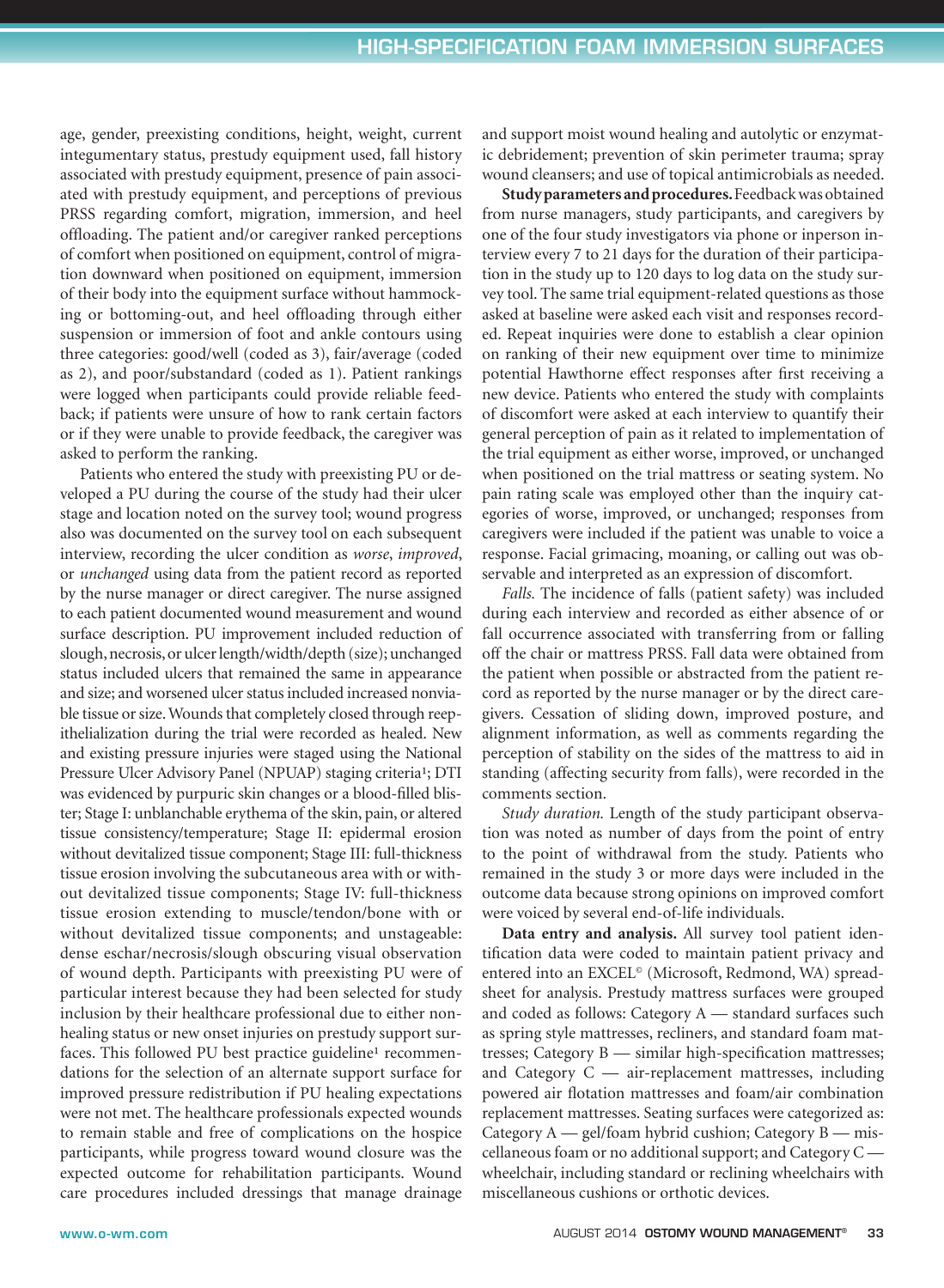A comparative analysis of pretrial versus trial PRSS rankings for both mattress and seating system was conducted to determine statistically significant differences between the study variables for all participants who provided pretrial product feedback. A ranking of each factor on the pretrial PRSS provided on the initial visit was compared with the average trial PRSS ranking, which was determined by adding responses on each factor collected over the duration of the patient observation period and dividing by the number of responses. For example, a patient may have ranked his/her pretrial PRSS comfort as 3 and the trial product comfort at level 3 the first week but changed trial product ranking to 2 the second week, and 3 the remaining 3 weeks, resulting in an average trial score of 2.8. Pretrial product scores were compared to the average trial score to determine statistical differences. The pretrial score of 3 in the example would be compared to the trial score of 2.8. Although trial PRSS rankings were obtained from all participants at each interview, only persons who were able to rank their pretrial equipment were included in the statistical analysis. Participants who could not remember the pretrial PRSS or who refrained from providing a ranking on a pretrial PRSS were excluded from the statistical analysis and were included in descriptive trial product response reporting only. Statistical calculations were performed using R<sup>®</sup> software (R Core Team 2013. R: A language and environment for statistical computing, Vienna, Austria). Because data were ordinal, Wilcoxon signed rank tests and some rapid approximate statistical procedures were used to examine differences between pre- and postranking scores. The Wilcoxon test function was used for comparisons of median pre- and postscores. In cases where the sample size was not large enough to assume a normal distribution for the Wilcoxon W, the Wilcoxon matched-pairs signed-ranks test was used based on probability tables published when this test is used for small samples. For all analyses, two-tailed tests were performed, with a statistical significance criterion of *P* = 0.05 for the probability of incorrectly rejecting the null hypothesis of equal pretrial and trial rankings. (Note: The referenced sample sizes, N, for Wilcoxon tests indicate the number of nonzero differences, not the typical notation for degrees of freedom calculations,  $N - 1$ ).

**Descriptive statistics.** The ranking responses inclusive of all participants in each product trial regarding perception of trial product comfort, migration, immersion, and heel offloading were tabulated as the number of respondents whose average ranking of each factor was 2.5 or above (for good/well), 1.8 to 2.4 (for fair/average), and 1.7 and below (for poor/substandard) for the mattress or seating support surface. The number of participants who voiced presence of pain associated with being positioned on a PRSS at the onset of the each product study was calculated, then the number of these participants who reported their pain improved versus those that remained unchanged or became worse on the trial mattress and/or seating product were recorded. Safety event incidence was calculated as the number of patients who had falls related to the pretrial equipment versus the number who had falls associated with the trial mattress or seating support surface. Finally, all PU wounds were categorized according to stage; then the number in each stage that subsequently healed, improved, remained unchanged, or deteriorated, as well as any new onset ulcers that occurred in that stage category during the trial on either the trial mattress or seating system, were calculated and the overall number of healed, improved, or deteriorated wounds was determined.

## **Results**

Hospice patients comprised the majority of the study group the first 4 months; a combination of hospice and rehab participants evolved over the final two solicitation months. The forty-four (44) patients (24 men, 20 women) who participated in the mattress evaluation had an average age of 79 (range 47 to 98) years, average height of 66 (range 48 to 75) inches, and an average weight of 154 (range 85 to 270) lb. The mattress evaluation initially comprised 45 individuals; one person withdrew from the study on day 2 due to transition to alternate care. Of the 44 patients, 32 were from the hospice program and 12 from the rehabilitation facility. All 44 participants exhibited impaired mobility and/or activity: 16 were bedbound and 28 were chair-bed confined. All participants had at least one comorbidity, including cardiovascular disease, stroke, chronic obstructive pulmonary disease, dementia, chronic renal insufficiency, malignant carcinoma, arthritis, peripheral vascular disease, PU, amputation, severe contractures, incontinence, malnutrition, and/or impaired hydration that effected overall health status; 16 had one to two comorbidities, and 28 had more than three conditions. The average period for mattress observation was 53 (range 3–120) days. Most (33) patients were followed for more than 30 days; the remaining 11 individuals were discharged or died but provided relevant contributing data (see Table 1).

Thirty-three (33) patients (eight men, 25 women) who participated in the portable recliner support system evaluation were an average age of 82 (range 63–97) years, an average height of 65 (range 59–75) inches, and an average weight of 146 (range 90–245) lb. The participants for the chair support system included 32 hospice program patients and one rehabilitation program patient. All participants exhibited impaired mobility and/or activity: 32 were chair-bed confined, and one was ambulatory with assistance. All participants had one or more of the previously mentioned comorbidities that affected their overall health status; 19 had one to two comorbidities, and 13 had three or more conditions. The average period for gerichair support system observation was 39 (range 13–66) days, 27 were followed for more than 30 days, and the remaining six were discharged or died but provided relevant contributing data (see Table 1).

Four study participants utilized both devices during the trial; all others used either the mattress or the gerichair support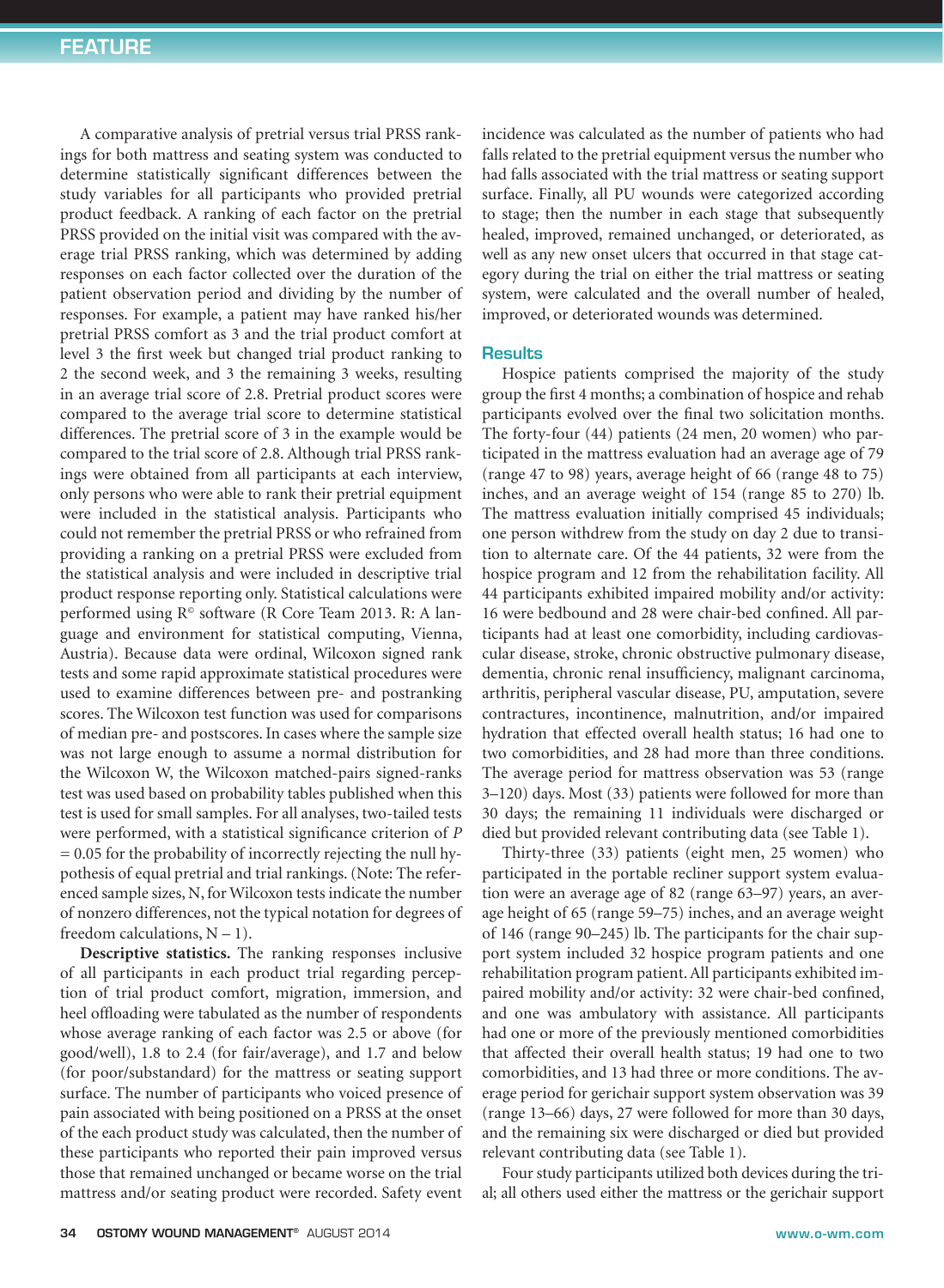| Table 1. Patient demographics   |                                       |                                       |                                             |                                      |  |  |
|---------------------------------|---------------------------------------|---------------------------------------|---------------------------------------------|--------------------------------------|--|--|
| <b>Patient characteristic</b>   | <b>Mattress trial</b><br>participants | <b>Mattress standard</b><br>deviation | <b>Seating system trial</b><br>participants | <b>Seating standard</b><br>deviation |  |  |
| Age (average: range)            | 79: 47-98 years                       | 13.26408498                           | 82: 63-97 years                             | 10.05750226                          |  |  |
| Gender (number of each)         | Male 24, female 20                    |                                       | Male 8, female 25                           |                                      |  |  |
| Height (average: range)         | 66: 48-75"                            | 5.134383                              | $65:59 - 75"$                               | 3.71112664                           |  |  |
| Weight (average: range)         | 154: 85-270 lb                        | 50.32232825                           | 146: 90-245 lb                              | 36.38014085                          |  |  |
| Preexisting conditions          |                                       |                                       |                                             |                                      |  |  |
| $\bullet$ 1–2 comorbidities (N) | 16 patients                           |                                       | 19 patients                                 |                                      |  |  |
| $\bullet$ >2 comorbidities (N)  | 28 patients                           |                                       | 13 patients                                 |                                      |  |  |
| Trial period (average: range)   | 53: 3-120 days                        | 34.3923341                            | 39: 13-66 days                              | 11.92015062                          |  |  |

### Table 2. Mattress and seating surface prestudy and study rankings

| <b>Parameter</b> | <b>Mattress</b><br>value <sup>a</sup> | <b>Mattress scores</b> |              |                | <b>Seating</b><br>value | <b>Seating scores</b> |                |           |
|------------------|---------------------------------------|------------------------|--------------|----------------|-------------------------|-----------------------|----------------|-----------|
|                  |                                       | $2.5 - 3$              | $2.4 - 1.8$  | $1.7 - 1$      |                         | $2.5 - 3$             | $2.4 - 1.8$    | $1.7 - 1$ |
| Comfort          | $P = 0.0008$<br>(P < 0.001)           | Post: 39               | 2            | 3              | $P = 0.00$              | Post: 33              | $\mathbf 0$    | 0         |
|                  |                                       | Pre: 16                | 20           | $\overline{7}$ |                         | Pre <sup>a</sup> : 0  | 9              | 19        |
| Migration        | $P = 0.00466$<br>(P < 0.01)           | Post: 28               | 13           | 3              | $P = 0.0003$            | 33                    | $\mathbf 0$    | 0         |
|                  |                                       | Pre: 17                | 17           | 9              |                         | Pre <sup>a</sup> : 4  | 3              | 21        |
| Immersion        | $P = 0.00544$                         | Post: 40               | $\mathbf{1}$ | 2              | $P = 0.00$              | 33                    | $\mathbf 0$    | 0         |
|                  | (P < 0.01)                            | Pre: 29                | 9            | 5              |                         | Pre $a: 6$            | 13             | 9         |
| Heel offloading  | $P = 0.00$                            | Post: 40               | $\mathbf{1}$ | 2              | $P = 0.00014$           | 31                    | 2              | 0         |
|                  | (P < 0.001)                           | Pre: 11                | 15           | 16             |                         | Pre <sup>a</sup> : 2  | $\overline{2}$ | 18        |

*a Scores compared only where pretrial data were provided; scale: 3=good, 2=fair, 1=poor; offloading was not applicable for six participants*

surface. None of the participants (total 77) was independently ambulatory, 16 were totally bedbound, and the remaining patients were considered chair-bound status with either no ambulation ability or limited assisted ambulation.

**Mattress results.** Pretrial sleeping surfaces included 14 home or standard foam mattress (with or without overlay), 16 HSF mattresses similar to the study device, 12 air mattresses, and one recliner chair. The 44 participants predominantly ranked comfort, migration, immersion, and heel offloading on the trial product 2.5 or greater (good) (see Table 2). The poor  $(\leq1.8)$  ranking scores (3) for mattress comfort and (2) for immersion were associated with reports of excess back firmness and/or deep pelvic submersion in the severely contracted or obese individual. One participant was unsure of the pretrial device because he/she was too ill to recall prior experiences, and for another individual heel offloading was not applicable due to bilateral above-the-knee amputation. Otherwise, pretrial mattress rankings for comfort included 16 good, 20 fair, and seven poor. Comparatively for the trial mattress, 39 participants ranked comfort as good, two ranked

it fair, and three ranked it poor. Migration control ranking of the pretrial mattress included 17 good, 17 fair, and nine poor, compared to the trial mattress that received rankings of 28 good, 13 fair, and three poor. For immersion into the mattress without bottoming-out on the pretrial mattress, 29 ranked it good, nine ranked it fair, and five ranked it poor, as compared to the trial mattress where 40 ranked it good, one ranked it fair, and two ranked it poor. Heel offloading through shared contact of the lower extremity and elimination of intense strike zones on the bony prominences of the heel/ankle region for the pretrial surface was ranked by 11 as good, 15 as fair, and 16 as poor, while the trial surface was ranked by 40 as good, one as fair, and one as poor.

Among the results for the three categories of pretrial versus trial product, mattresses in Category A included 15 nonpowered pretrial units that were compared to the trial unit. Pretrial standard device category comfort rankings were five good, six fair, and four poor; trial mattress comfort in this category was ranked as 13 good and two poor. Migration control on the pretrial product was ranked as eight good, five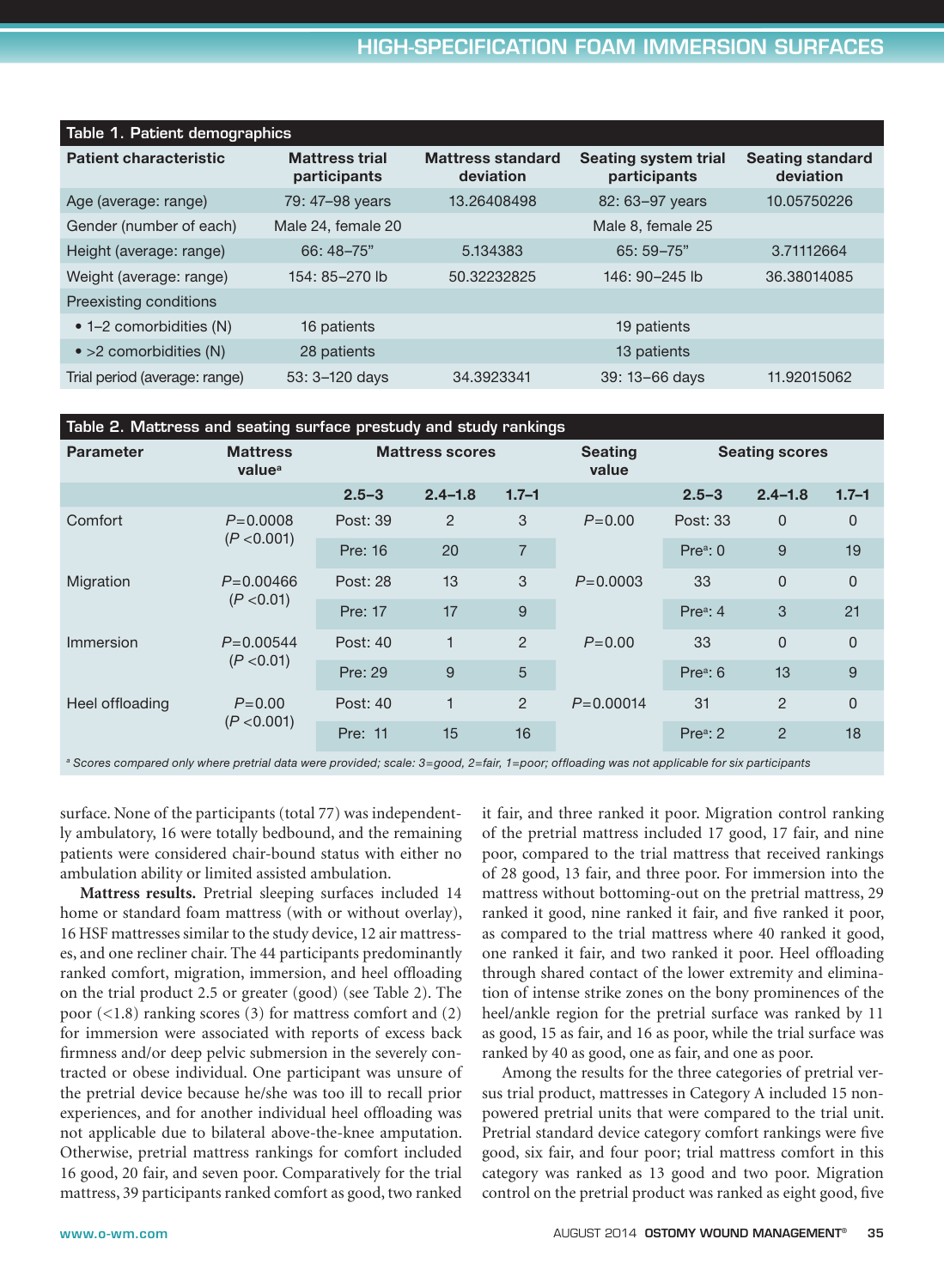|                    |    |         |                           |                 |               |         |         |               | Table 3. Wilcoxon signed rank test calculations for overall mattress performance rankings pre- and posttrial |
|--------------------|----|---------|---------------------------|-----------------|---------------|---------|---------|---------------|--------------------------------------------------------------------------------------------------------------|
|                    | N  | W value | <b>Mean</b><br>difference | $Sum +$<br>rank | Sum -<br>rank | z       | P value | <b>Mean W</b> | <b>Standard</b><br>deviation W                                                                               |
| Comfort            | 29 | 62.5    | $-1.17$                   | 62.5            | 372.5         | $-3.35$ | 0.0008  | 217.5         | 46.25                                                                                                        |
| Migration          | 29 | 86.5    | $-1.21$                   | 86.5            | 348.5         | $-2.83$ | 0.00466 | 217.5         | 46.25                                                                                                        |
| Immersion          | 30 | 97.5    | $-0.07$                   | 97.5            | 367.5         | $-2.78$ | 0.00544 | 232.5         | 48.62                                                                                                        |
| Heel<br>offloading | 30 | 0.00    | $-1.55$                   | 0               | 465.00        | $-4.78$ | 0.00    | 232.5         | 48.62                                                                                                        |

Table 4. Wilcoxon signed rank test comparing pretrial mattress performance ranking with trial mattress ranking (G=2.5-3, F=1.8-2.4, P=1-1.7) using pretrial product categories

| <b>Surface category</b>                               | <b>Comfort</b>       | <b>Migration</b>      | <b>Immersion</b>     | <b>Heel offloading</b> |
|-------------------------------------------------------|----------------------|-----------------------|----------------------|------------------------|
| A. Standard surfaces: P value                         | $>0.05^{\text{a}}$   | 0.65                  | 0.084                | $< 0.05^{\text{a}}$    |
| Pretrial rank                                         | G: 5, F:6, P:4       | G:8, F:5, P:2         | G:9, F:4, P:2        | G:3, F:6, P:5, NA:1    |
| Posttrial                                             | G:13, F:0, P:2       | G:9, F:5, P:1         | G:14, F:0, P:1       | G:13, F:0, P:1, NA:1   |
| B. High-specification foam surface: 0.0034<br>P value |                      | 0.093                 | 0.061                | 0.0051                 |
| Pretrial rank                                         | G:5, F:9, P:2        | G:7, F:7, P:1         | G:11, F:3, P:1       | G:6, F:4, P:6          |
| Posttrial                                             | G:15, F:1, P;0       | G:11, F:3, P:2        | G:15, F:1, P:0       | G:15, F:1, P:0         |
| C. Air surfaces: P value                              | $>0.05$ <sup>a</sup> | $< 0.05$ <sup>a</sup> | $>0.05$ <sup>a</sup> | 0.0051                 |
| Pretrial rank                                         | G:6, F:5, P:1        | G:2, F:5, P:5         | G:9, F:2, P:1        | G:2, F:5, P:5          |
| Posttrial                                             | G:10, F:1 P:1        | G:7, F:4, P:1         | G:11, F:0, P:1       | G:12, F:0, P:0         |
|                                                       |                      |                       |                      |                        |

*a The sample size is not large enough to calculate an accurate P value. Using the critical-value approach for the W value statistically significance is determined. G=good, F=fair, P-poor*

fair, and two poor; trial mattress was ranked as nine good, five fair, and one poor. Immersion on the pretrial products was ranked as nine good, four fair, and two poor; trial mattress immersion was ranked as 14 good and one poor. Heel offloading on the pretrial product was ranked as three good, six fair, and five poor; trial mattresses were ranked as 13 good and one poor. One participant with bilateral lower extremity amputation marked heel offloading as not applicable.

Mattress Category B included 16 nonpowered pretrial products compared to the trial mattress. Comfort on the pretrial HSF category was ranked five good, nine fair, and two poor; on the trial mattress 15 ranked comfort as good and one as fair. Migration control ranking on the pretrial product included seven good, seven fair, and one poor versus 11 good, three fair, and two poor on the trial mattress. Immersion rankings on the pretrial product included 11 good, three fair, and one poor versus 15 good and one fair on the trial product. Heel offloading rankings on the pretrial product included six good, four fair, and six poor versus 15 good and one fair on the trial mattress.

Mattress Category C consisted of 12 powered products compared to the trial product. Comfort rankings on the pretrial air products included six good, five fair, and one poor versus 10 good, one fair, and one poor on the trial mattress. Migration control ranking on the pretrial product included two good, five fair, and five poor versus seven good, four fair, and one poor on the trial product. Immersion ranking on the pretrial product included nine good, two fair, and one poor compared to 11 good and one poor on the trial product. Heel offloading ranking on the pretrial product included two good, five fair, and five poor compared to 12 good on the trial product.

For the 43 participants who ranked their pretrial equipment, overall pretrial and trial rankings were compared to determine statistical significance in comfort, migration, immersion, and heel offloading. The negative sum rank for comfort (372.50) was higher than the positive rank (62.50), which indicates the postscore is higher than the pre-score. The Wilcoxon signed rank revealed significantly greater mattress comfort during the trial  $(z = -3.35, P \le 0.001)$ . As shown in Table 3, similar statistically significant improvements occurred during the PRSS trial period for migration, immersion, and heel offloading.

Wilcoxon signed rank tests were conducted between preand posttrial scores on ratings for comfort, migration, immersion, and heel offloading in each of the pretrial categories as a direct comparison to various product types. When analyzed by categories, sleep surface comparisons show statistically significant and higher posttrial scores for the trial mattress in the following areas: heel offloading for standard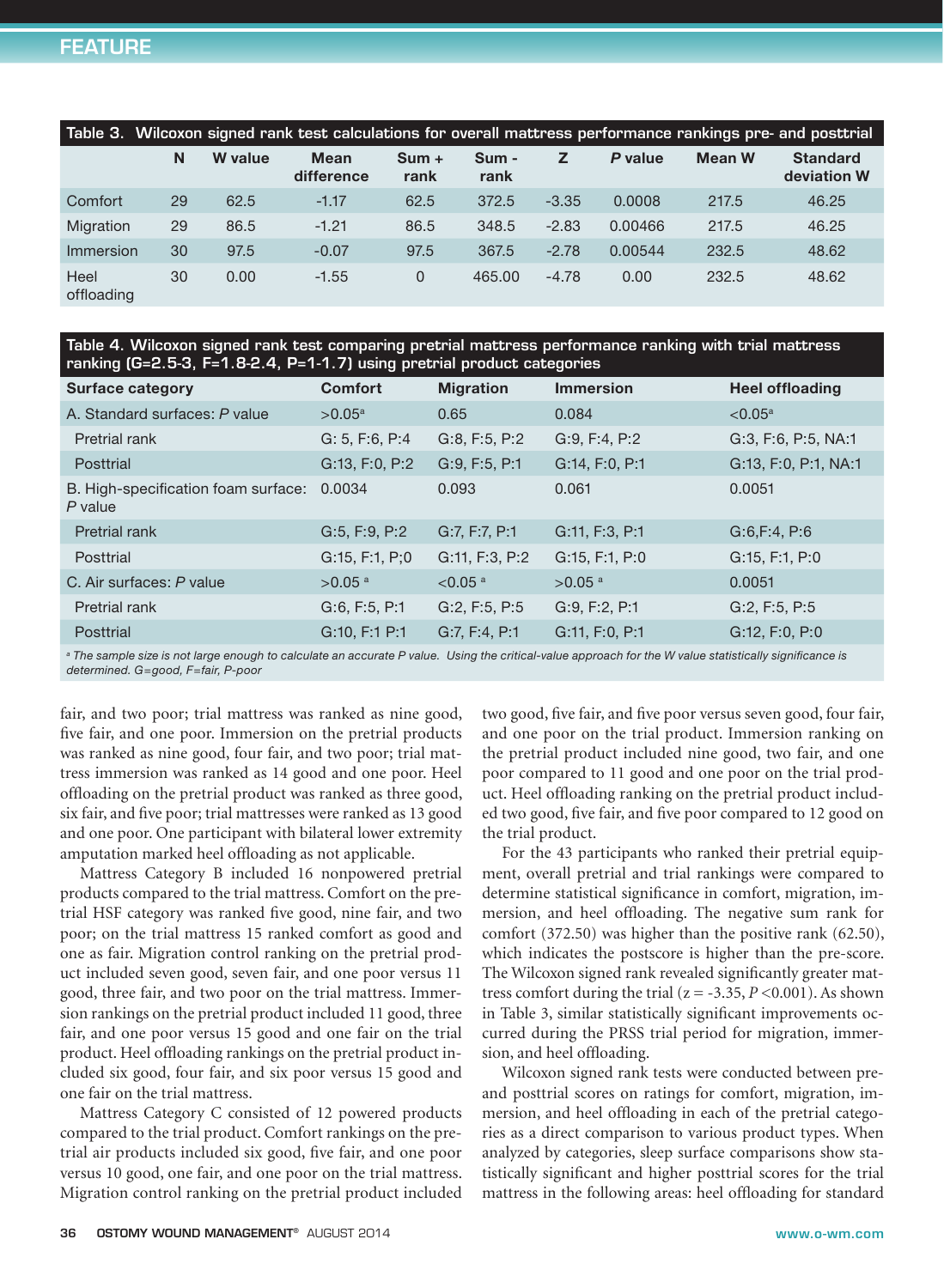

**Figure 1.** Mattress trial pressure ulcer (PU) outcomes. The number of patients with PU in each stage is represented by N. Five participants had more than one PU of the same stage and four participants had more than one stage wound; thus, the total of N exceeds the actual patient total.

surfaces, comfort and heel offloading for alternative highspecification mattresses, and migration and heel offloading for air mattresses (see Table 4).

*Pain.* Twenty-seven of the mattress trial participants reported pain associated with their pretrial mattress at the onset of the evaluation; 19 of these individuals reported improvement in their pain status they associated with the trial mattress introduction, eight reported their pain was unchanged, and one reported increased pain after the trial mattress replaced a sleep recliner.

*Falls.* No falls were associated with transfer or repositioning on the trial mattress. The two participants who had experienced repeated falls from their pretrial mattress ceased having fall issues with the introduction of the trial mattress. Feedback on mattress safety and fall prevention included comments that the mattress does not shift on the bed frame during transfer and the firm wide edge provides stability with sitting and grasping assistance during egress. One bariatric patient reported the mattress center was too soft, making egress difficult.

*PU.* Among the 44 mattress participants, 26 — 23 hospice program participants and three rehab participants — had preexisting PUs. A total of 35 preexisting PUs were followed during the trial; 17 healed, 10 improved, seven remained unchanged, and one coccyxgeal ulcer deteriorated from a Stage II to Stage III in an obese individual who required continual upright positioning in the final weeks of life. Of the 35 preexisting PUs, five were Stage I, 14 Stage II, 13 Stage III, and three were unstageable, eschar-covered ulcers. The number of PUs in each stage that healed or improved included four Stage I, eight Stage II, 12 Stage III, and all three unstageable (see Figure 1). New-onset Stage II PUs occurred in two participants; one hip ulcer developed on day 60 in a severely malnourished individual with a preexisting, unchanged coccyx ulcer, and one intermittent recurring sacrococcygeal ulcer developed on day 48 in a person who was severely contracted who remained in a continual upright sitting position due to gastric reflux. The latter individual had healed preexisting heel and hip ulcers during her observation period.

**Portable recliner (seating) PRSS outcomes.** Most (31) of the 33 participants ranked the trial seating general comfort, migration control, immersion, and heel offloading as good; scores exceeded 2.5. All 33 participants ranked the trial seating PRSS as good in comfort, migration control, and immersion; 31 ranked heel offloading good and two ranked it fair.

 Twenty-eight participants were able to recall pretrial equipment for ranking purposes. Pretrial seating replaced by the trial recliner PRSS seating included 11 gel/foam hybrid seat cushions, eight generic foam seat cushions or recliners with no additional support, and nine miscellaneous seating systems. For overall pretrial device comfort, none ranked it good, nine ranked it fair, and 19 ranked it poor. Migration control on the pretrial device was rated good by four, fair by three, and poor by 21. Immersion rankings were noted as good by six, fair by 13, and poor by nine. Heel offloading was ranked as good by two, fair by two, poor by 18, and not applicable by six individuals who had a pretrial device that did not include heel suspension (see Table 2).

Seating Category A comfort ranking included six good and five fair; all 11 participants ranked the trial PRSS as good. Pretrial product migration control was ranked poor by all 11 respondents; all 11 ranked the trial product as good. Immersion on the pretrial cushion ranking included four good, four fair, and three poor; all 11 ranked trial PRSS immersion as good. Heel offloading on the pretrial product was rated as poor by all 11 participants; 10 rated the trial PRSS good and one rated it fair.

Seating Category B ranking for comfort when no cushion or a standard foam was used was rated poor by seven and fair by one of eight participants; all eight ranked the trial PRSS comfort as good. Migration control ranking on the pretrial seating included five poor, one fair, and one good; all eight rated the trial product as good. Immersion ranking pretrial was rated as three poor, four fair, and one good; all rated the trial PRSS as good. Pretrial heel offloading included six poor, one fair, and one good, versus seven good and one fair on the trial PRSS.

Seating Category C for all four categories on miscellaneous seating systems using the trial PRSS was ranked as good by all nine participants in this group.

For the 28 participants who ranked their pretrial equipment, Wilcoxon signed rank tests were conducted between pre- and postscores on ratings for comfort, migration, immersion, and heel offloading for participants who used a portable recliner with or without support. The results indicate statistically significant differences between pre- and postscores for all ratings. The higher negative sum-ranks indicate a higher postscore (see Table 5).

Wilcoxon signed rank tests were conducted between pre-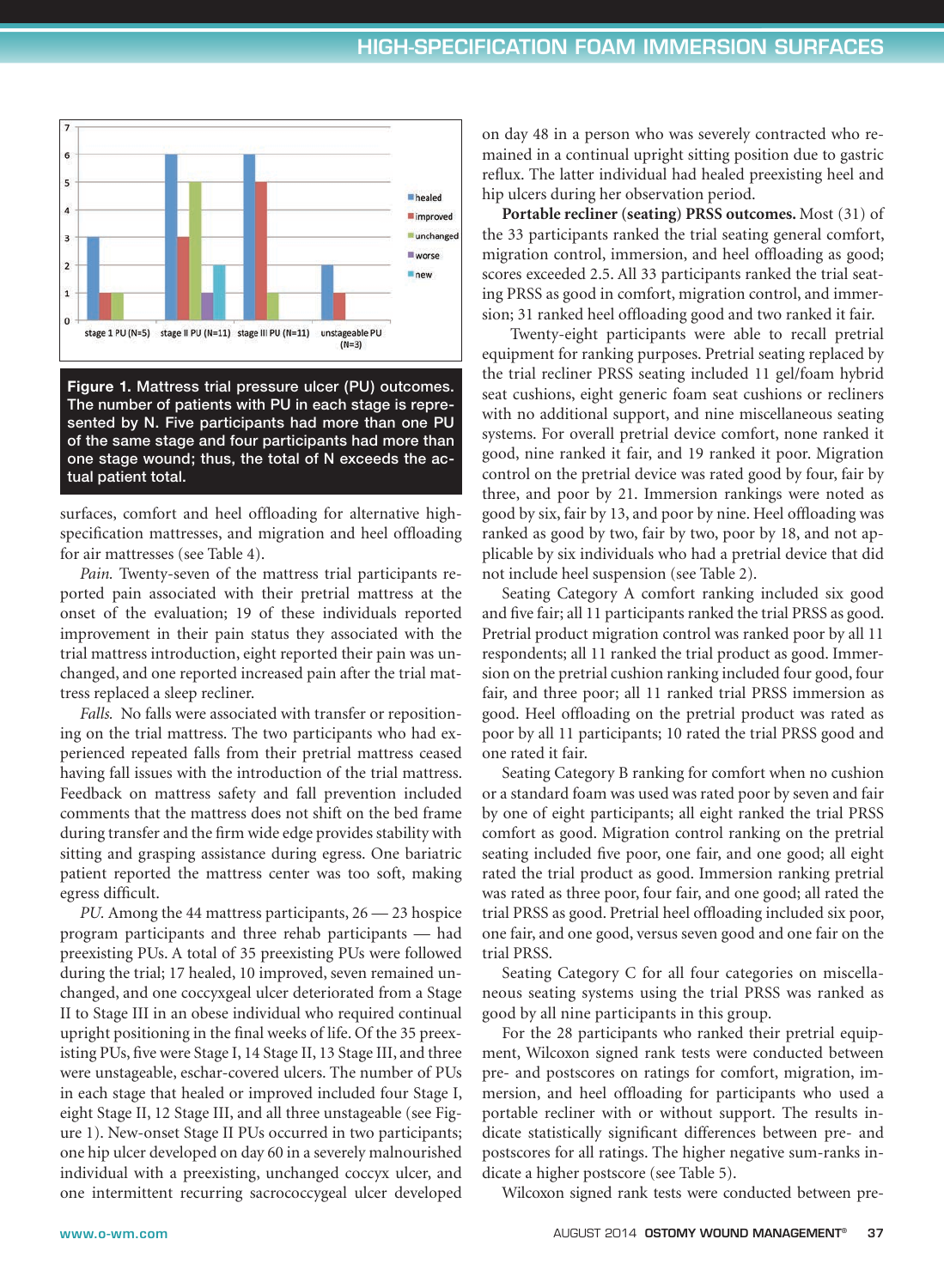| Table 5. Wilcoxon signed rank test calculations for overall seating system performance ranking pre-/posttrial |    |         |                        |              |            |         |         |
|---------------------------------------------------------------------------------------------------------------|----|---------|------------------------|--------------|------------|---------|---------|
|                                                                                                               | N  | W value | <b>Mean difference</b> | $Sum + rank$ | Sum - rank | z       | P value |
| Comfort                                                                                                       | 21 | 0.00    | $-1.67$                | 0.00         | 231.00     | $-4.01$ | 0.00    |
| Migration                                                                                                     | 17 | 0.00    | $-1.94$                | 0.00         | 153.00     | $-3.62$ | 0.0003  |
| Immersion                                                                                                     | 21 | 0.00    | $-1.12$                | 0.00         | 231.00     | $-4.01$ | 0.00    |
| Heel offloading                                                                                               | 19 | 0.00    | $-1.89$                | 0.00         | 190.00     | $-3.82$ | 0.00014 |
|                                                                                                               |    |         |                        |              |            |         |         |

Table 6. Wilcoxon signed rank test comparing each pretrial surface category performance ranking by patient or care provider

| 0.0034<br>0.0034                               |
|------------------------------------------------|
| G:4, F:4, P:3<br>G:0, F:0, P:11                |
| G:10, F:1, P:0<br>G:11, F:0, P:0               |
| 0.0038<br>< 0.05a                              |
| G:1, F:4, P:3<br>G:1, F:1, P:6                 |
| G:8, F:0, P:0<br>G:7, F:1, P:0                 |
| $< 0.05$ <sup>a</sup><br>$< 0.05$ <sup>a</sup> |
| G:1, F:5, P:3<br>G:1, F:1, P:1,                |
| G:9, F:0, P:0<br>G:9, F:0, P:0                 |
|                                                |

*a The sample size is not large enough to calculate an accurate P value. However, using the critical value approach for the W value, the result is statistically significant.*

and post-scores on ratings for comfort, migration, immersion, and heel offloading for seating devices in categories A, B, and C. The results indicate statistically significant differences between pre- and postscores for all ratings (see Table 6).

*Pain.* Seventeen participants said they had pain related to sitting at the onset of the evaluation; all of these individuals reported their pain resolved or improved during the trial period, which they associated with the support surface introduction. Additional undocumented feedback relative to comfort was observed as positive behavioral changes evident in multiple individuals based on perceptions of previous attempts to get out of the chair or continual calling out to be returned to bed; these patients had become quiet and content with implementation of the recliner PRSS.

*Safety.* Seating surface safety on the trial recliner PRSS was a major concern in all care settings; no falls, leaning over, or migration were reported with the trial device. Users and caregivers reported cessation of sliding down, improved posture, and alignment in all of the study participants. Although no falls had occurred on the prestudy seating products, multiple complaints of fall risk were expressed by caregivers associated with patients sliding down in the chair before the new device was implemented.

*PU.* Of the 33 study participants, 13 hospice patients had 20 PU; no PU were present on enrollment in the rehabilitation center. No new PU occurred during the seating trial. Preexisting PU included two Stage I, six Stage II, 10 Stage III, and two unstageable, eschar-covered ulcers. Of the total 20 wounds, 17 ulcers healed and three improved; the improved wounds all occurred on a lower extremity (two unstageable and one Stage III) (see Figure 2).

#### **Discussion**

Gefen et al's<sup>3</sup> review states tissue injury begins in tissues under stress and deformation; thus, the goal of pressure redistribution is best accomplished by addressing static load and musculoskeletal stress through posturing and immersion for increased contact surfaces. The current study findings showed the majority of participants gave high ratings for comfort, migration control, immersion, and heel offloading of the trial products. The most notable clinical results show 34 out of 55 PU healed and of these healed wounds, 33 healed in individuals who had significant comorbidities and were on hospice programs without aggressive treatment interventions to improve healing rates. The hospice population would be considered one of the most vulnerable for PU development due to their disease states, altered nutrition, and progressive inactivity.<sup>1</sup> General palliative care goals are unique in that impaired states are not aggressively treated; rather, patientcentered goals consist of comfort, safety, and prevention of complications. Achieving healing in this population supports the premise that PRSS selection may be one of the most rel-